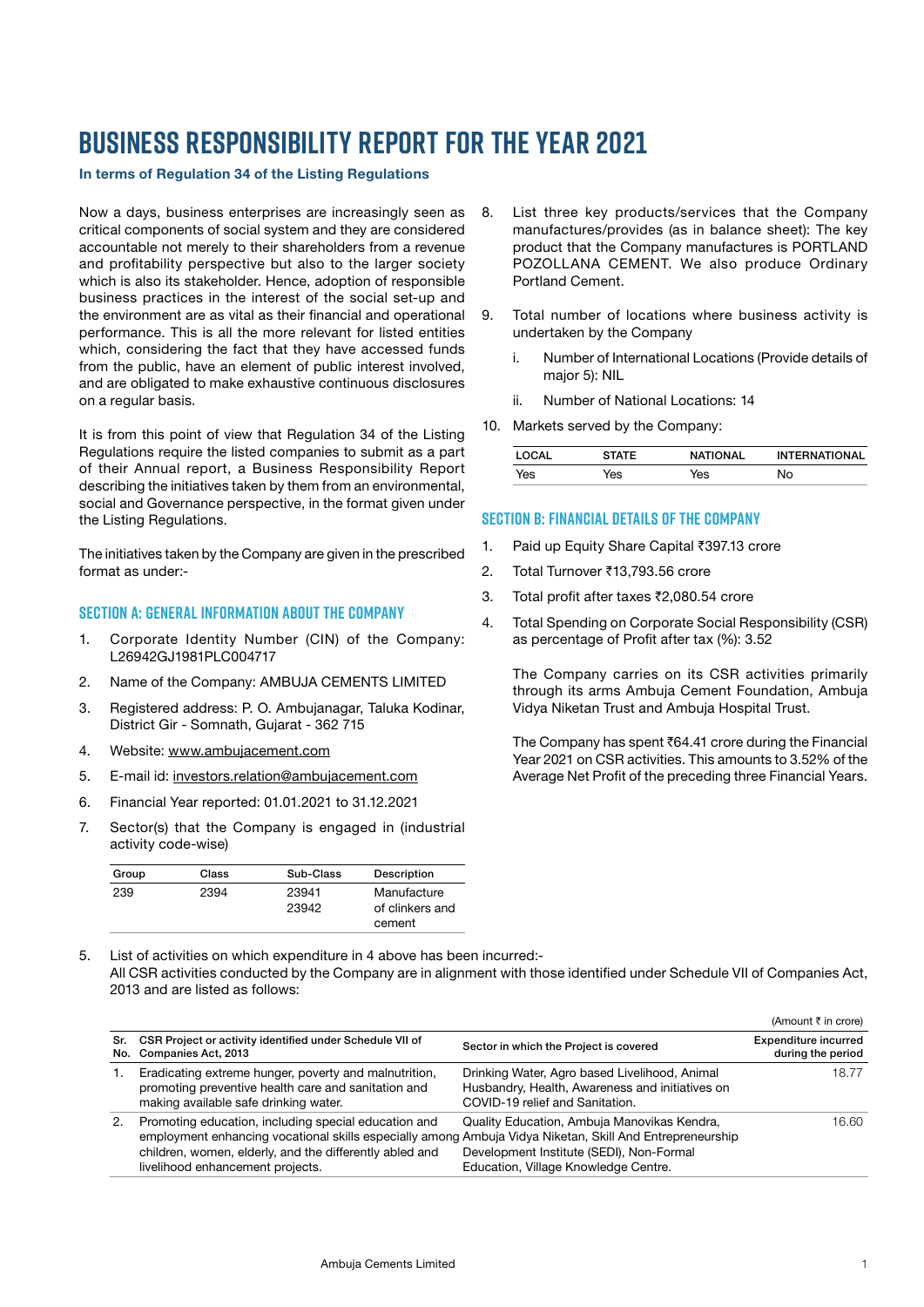|            |                                                                                                                                                                                                                                                                                                                                                                                           |                                                                                         | (Amount ₹ in crore)                              |
|------------|-------------------------------------------------------------------------------------------------------------------------------------------------------------------------------------------------------------------------------------------------------------------------------------------------------------------------------------------------------------------------------------------|-----------------------------------------------------------------------------------------|--------------------------------------------------|
| Sr.<br>No. | CSR Project or activity identified under Schedule VII of<br>Companies Act, 2013                                                                                                                                                                                                                                                                                                           | Sector in which the Project is covered                                                  | <b>Expenditure incurred</b><br>during the period |
| 3.         | Promoting gender equality, empowering women, setting  Women Empowerment and Entrepreneurship,<br>up homes and hostels for women and orphans; setting up Female Feticide, Self Help Group, Federation.<br>old age homes, day care centres and such other facilities<br>for senior citizens and measures for reducing inequalities<br>faced by socially and economically background groups. |                                                                                         | 5.17                                             |
| 4.         | Ensuring environmental sustainability, ecological balance, Non-Conventional, Biogas, Solar, Plantation,<br>protection of flora and fauna, animal welfare, agroforestry, Water Resources, Watershed.<br>conservation of natural resources and maintaining quality<br>of soil, air and water.                                                                                               |                                                                                         | 15.38                                            |
| 5.         | Rural development projects.                                                                                                                                                                                                                                                                                                                                                               | <b>Rural Infrastructure Project</b>                                                     | 0.25                                             |
| 6.         | Disaster management, including relief, rehabilitation and<br>reconstruction activities.                                                                                                                                                                                                                                                                                                   | Donation towards Ventilators and food distribution<br>to migrants during COVID pandemic | 6.36                                             |
|            |                                                                                                                                                                                                                                                                                                                                                                                           | Total                                                                                   | 62.53                                            |
|            | Overheads                                                                                                                                                                                                                                                                                                                                                                                 | Overheads                                                                               | 1.87                                             |
|            |                                                                                                                                                                                                                                                                                                                                                                                           |                                                                                         |                                                  |

## **SECTION C: OTHER DETAILS**

## 1. Does the Company have any Subsidiary Company/Companies?

Yes, the Company has 6 Subsidiary Companies as on December 31, 2021.

## 2. Do the Subsidiary Company/Companies participate in the BR Initiatives of the parent company? If yes, then indicate the number of such subsidiary company(s):

No. The subsidiary companies do not participate in the BR initiatives of the parent Company.

 Out of the 6 subsidiary companies as on December 31, 2021, four companies do not carry any business operations. ACC Ltd., a listed subsidiary of the Company has its own BR Initiatives.

 The business activities of the remaining subsidiary companies are not material in relation to the business activities of the Company.

3. Do any other entity/entities (e.g. suppliers, distributors etc.) that the Company does business with, participate in the BR initiatives of the Company? If yes, then indicate the percentage of such entity/entities? [Less than 30%, 30- 60%, More than 60%]:

 No. The other entities with whom the Company does business with viz suppliers, distributors etc. do not participate in the BR initiatives of the Company.

### **SECTION D: BR INFORMATION**

#### 1. Details of Director/Directors responsible for BR

- a) Details of the Director/Directors responsible for implementation of the BR Policy/policies
	- DIN Number: 07419090
	- Name: Mr. Neeraj Akhoury
	- Designation: Managing Director & Chief Executive Officer

#### b) Details of BR head

|     | Sr. No. Particulars        | Details                                     |
|-----|----------------------------|---------------------------------------------|
|     | DIN Number (if applicable) | 07419090                                    |
|     | Name                       | Mr. Neeraj Akhoury                          |
| З.  | Designation                | Managing Director & Chief Executive Officer |
| 4.  | Telephone Number           | 022-40667000                                |
| -5. | E-mail id                  | neeraj.akhoury@holcim.com                   |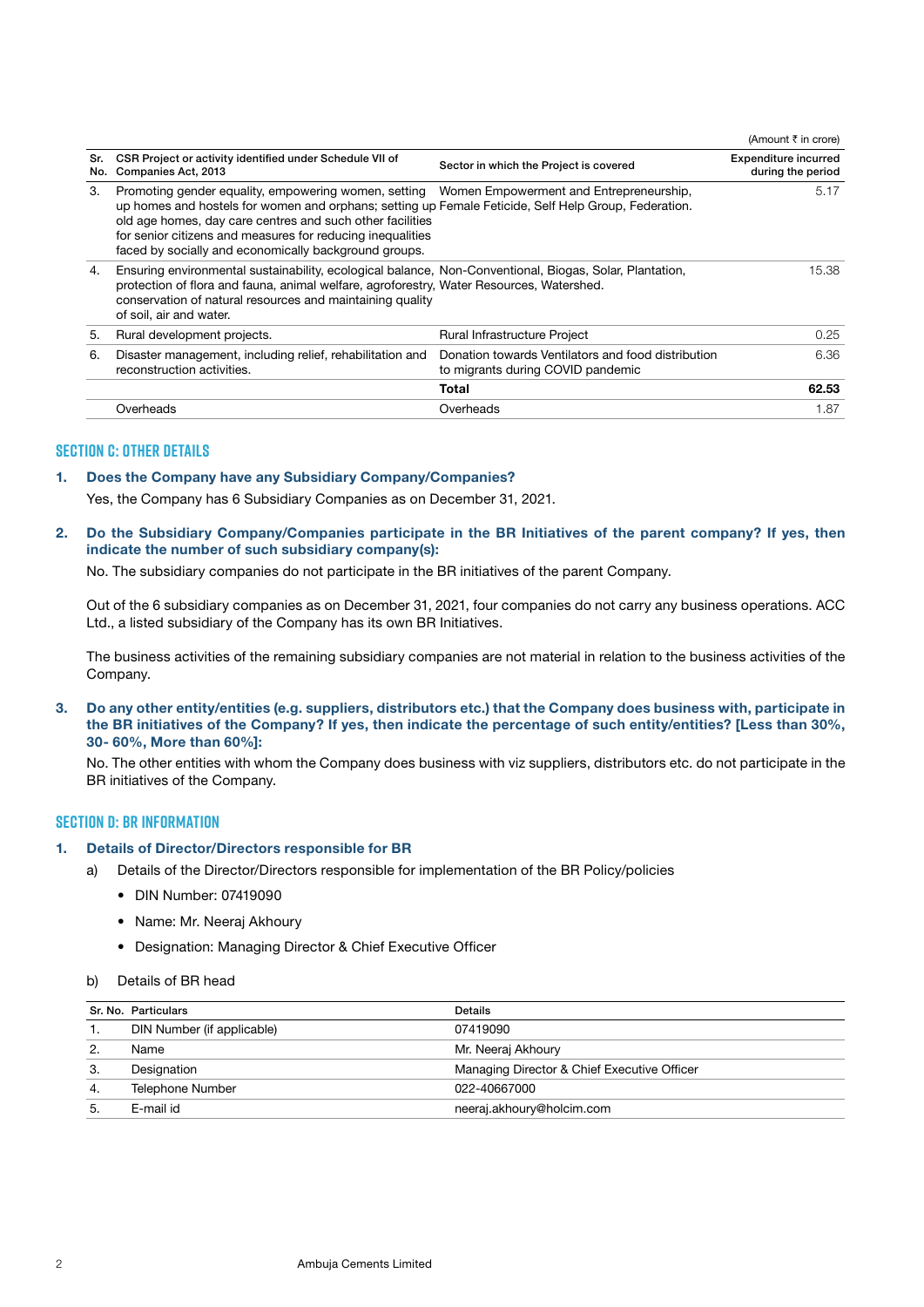| Sr.<br>No. | Questions                                                                                                                                        | P <sub>1</sub>                                                                                 | P <sub>2</sub>                                                           | P3                                                                     | P 4                                                                                                                                                          | P 5                                                                   | P 6                                                                                                                                                              | P 7            | P8                                                                                        | P 9                                                                                           |
|------------|--------------------------------------------------------------------------------------------------------------------------------------------------|------------------------------------------------------------------------------------------------|--------------------------------------------------------------------------|------------------------------------------------------------------------|--------------------------------------------------------------------------------------------------------------------------------------------------------------|-----------------------------------------------------------------------|------------------------------------------------------------------------------------------------------------------------------------------------------------------|----------------|-------------------------------------------------------------------------------------------|-----------------------------------------------------------------------------------------------|
| 1.         | Do you have a policy/<br>policies for                                                                                                            | Y                                                                                              | Y                                                                        | Y                                                                      | Y                                                                                                                                                            | Y                                                                     | Y                                                                                                                                                                | $\overline{a}$ | Y                                                                                         | Υ                                                                                             |
|            | 2. Has the policy<br>being formulated in<br>consultation with the<br>relevant stakeholders?                                                      | Y                                                                                              | Y                                                                        | Y                                                                      | Y                                                                                                                                                            | Y                                                                     | Y                                                                                                                                                                |                | Y                                                                                         | ÷                                                                                             |
| 3.         | Does the policy<br>conform to any<br>national/ international<br>standards? If yes,<br>specify?                                                   | Y                                                                                              | Y                                                                        | Y                                                                      | Y                                                                                                                                                            | Y                                                                     | Y                                                                                                                                                                |                | Y                                                                                         |                                                                                               |
| 4.         | Has the policy being<br>approved by the<br>Board? If yes, has<br>it been signed by<br>MD/Owner/CEO/<br>appropriate Board<br>Director?            | Y                                                                                              | Y                                                                        | Y                                                                      | Y                                                                                                                                                            | Y                                                                     | Y                                                                                                                                                                |                | Y                                                                                         |                                                                                               |
|            | 5. Does the Company<br>have a specified<br>committee of the<br>Board/Director/<br>Official to oversee the<br>implementation of the<br>policy?    | Y                                                                                              | Y                                                                        | Y                                                                      | Y                                                                                                                                                            | Y                                                                     | Y                                                                                                                                                                |                | Υ                                                                                         |                                                                                               |
|            | 6. Indicate the link<br>for the policy to be<br>viewed online? www.<br>ambujacement.com                                                          | https://www.<br>com/<br>Upload/PDF/<br>Ethical-View-<br>Reporting-<br>Policy-<br>June-2020.pdf | https://www.<br>com/Upload/<br>PDF/2020<br>Sustainability-<br>Policy.pdf | https://www.<br>com/<br>Upload/PDF/<br>ACL-CSR-<br>Policy-2021.<br>pdf | https://www.<br>ambujacement, ambujacement, ambujacement, ambujacement, ambujacement, ambujacement,<br>com/<br>Sustainability/<br>Stakeholder-<br>engagement | https://www.<br>com/<br>Sustainability/<br>Stakeholder-<br>engagement | https://www.<br>com/Upload/<br>PDF/2020<br>Sustainability-<br>Policy.pdf<br>&<br>https://www.<br>ambujacement.<br>com/Upload/<br>PDF/ACL-CSR-<br>Policy-2021.pdf |                | https://www.<br>ambujacement.<br>com/Upload/<br>PDF/2020<br>Sustainability-<br>Policy.pdf | https://www.<br>ambujacement.<br>com/Upload/PDF/<br>Code-of-Conduct<br>Updated Latest.<br>pdf |
|            | 7. Has the policy<br>been formally<br>communicated to all<br>relevant internal and<br>external stakeholders?                                     | Y                                                                                              | Y                                                                        | Y                                                                      | Y                                                                                                                                                            | Y                                                                     | Υ                                                                                                                                                                | $\mathsf{N}$   | Y                                                                                         | Υ                                                                                             |
| 8.         | Does the Company<br>have in-house<br>structure to implement<br>the policy/policies.                                                              | Y                                                                                              | Y                                                                        | Y                                                                      | Y                                                                                                                                                            | Y                                                                     | Y                                                                                                                                                                |                | Y                                                                                         |                                                                                               |
|            | 9. Does the Company<br>have a grievance<br>redressal mechanism<br>related to the policy/<br>policies to address<br>stakeholders'<br>grievances   | Υ                                                                                              | Υ                                                                        | Υ                                                                      | Υ                                                                                                                                                            | Υ                                                                     | Y                                                                                                                                                                |                | Y                                                                                         |                                                                                               |
|            | 10. Has the Company<br>carried out<br>independent audit/<br>evaluation of the<br>working of this policy<br>by an internal or<br>external agency? | Υ                                                                                              | Υ                                                                        | Υ                                                                      | Υ                                                                                                                                                            | Y                                                                     | Y                                                                                                                                                                |                | Υ                                                                                         |                                                                                               |

# 2. Principle-wise (as per NVGs) BR Policy/policies (Reply in Y/N)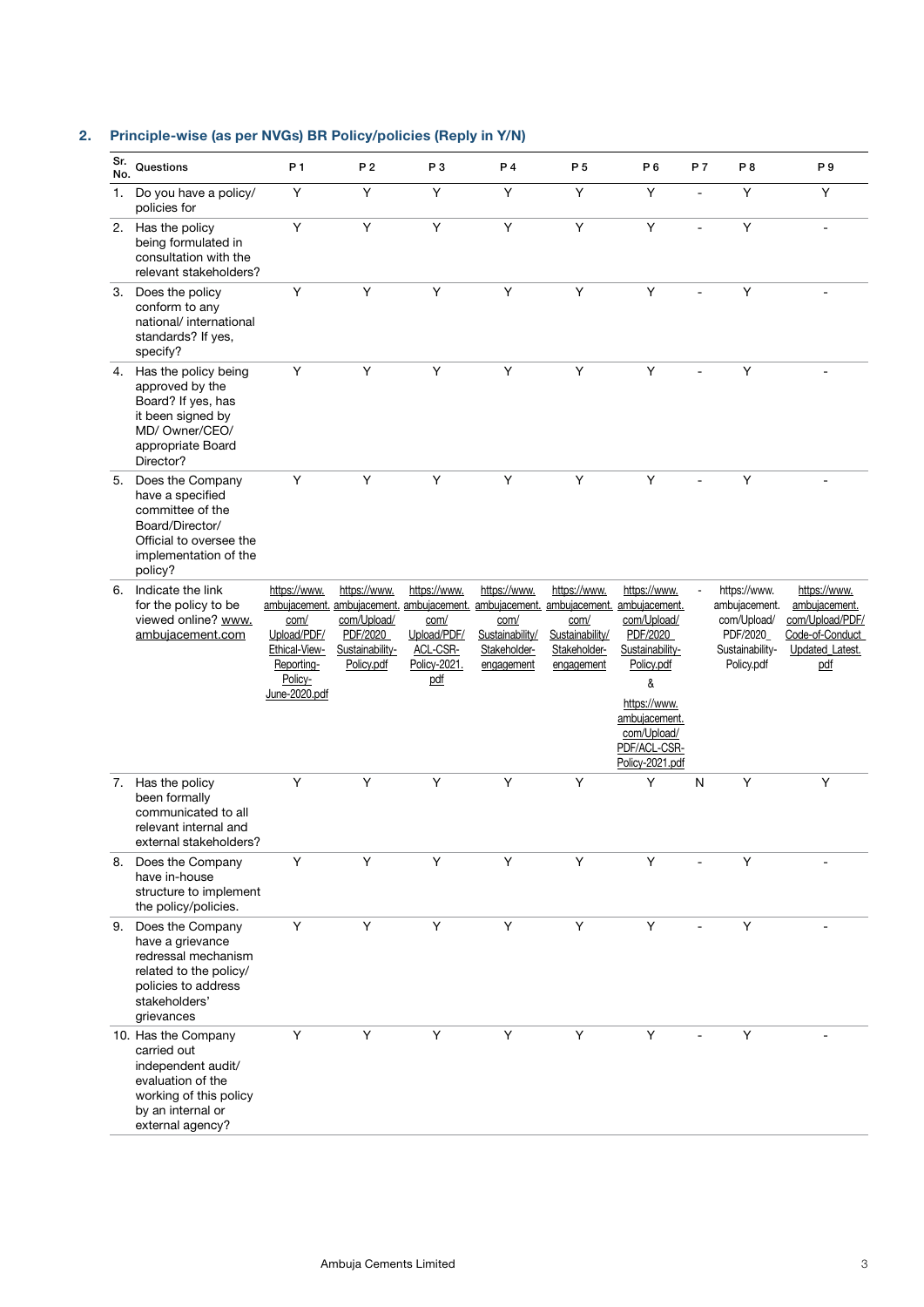## 2a. If answer to Sr. No. 1 against any principle, is 'No', please explain why: (Tick up to 2 options)

|    | Sr. Questions                                                                                                                                              | <b>P</b> 1 | <b>P2</b> | P <sub>3</sub> | <b>P4</b> | P 5 | P 6 | <b>P7</b> | P8 | P 9 |
|----|------------------------------------------------------------------------------------------------------------------------------------------------------------|------------|-----------|----------------|-----------|-----|-----|-----------|----|-----|
|    | The company has not understood the Principles                                                                                                              |            |           |                |           |     |     |           |    |     |
| 2. | The company is not at a stage where it finds itself in a position<br>to formulate and implement the policies on specified principles                       |            |           |                |           |     |     |           |    |     |
| 3. | The company does not have financial or manpower resources<br>available for the task                                                                        |            |           |                |           |     |     |           |    |     |
| 4. | It is planned to be done within next 6 months                                                                                                              |            |           |                |           |     |     |           |    |     |
| 5. | It is planned to be done within the next 1 year                                                                                                            |            |           |                |           |     |     |           |    |     |
| 6. | Any other reason (please specify)<br>*Need for a written policy was not felt. Suitable decision for a<br>written policy will be taken at appropriate time. |            |           |                |           |     |     |           |    |     |

#### 3. Governance related to BR

• Indicate the frequency with which the Board of Directors, Committee of the Board or CEO to assess the BR performance of the Company. Within 3 months, 3-6 months, Annually, More than 1 year

 The MD & CEO assesses the BR performance of the Company on a Quarterly basis which is then appraised to the Board at its quarterly meetings as a part of larger presentation on sustainability. The CSR and Sustainability Committee is also appraised about the BR performance bi-annually at its meetings.

Does the Company publish a BR or a Sustainability Report? What is the hyperlink for viewing this report? How frequently it is published?

 The Company publishes its Sustainability Performance on an Annual basis in Annual Integrated Report mapped with GRI Standards (Comprehensive) i.e. an internationally accepted reporting framework which is also assured by an independent certifying agency and is available on the website of the Company, [www.ambujacement.](http://www.ambujacement.com/investors/annual-reports) [com/investors/annual-reports](http://www.ambujacement.com/investors/annual-reports).

### **Section E: Principle-Wise Performance**

## **Principle 1**

Businesses should conduct and govern themselves with Ethics, Transparency and Accountability.

1. Does the policy relating to ethics, bribery and corruption cover only the Company? Yes/No. Does it extend to the Group/ Joint Ventures/ Suppliers/ Contractors/ NGOs/ Others?

 Yes, a wide variety of stakeholders are covered under our policies. To eliminate the risks of fraud, corruption and unethical business practices, across our business value chain, the Company has laid down a comprehensive Ethical View Reporting Policy, akin to a vigilance mechanism or the Whistleblower Policy. In addition, to conduct business in an honest, transparent, and ethical manner, the Board has laid down an Anti-Bribery and Corruption Directive (ABCD) as part of its Code of Conduct and Business Ethics.

 The policies relating to ethics, bribery and corruption as well as the Whistleblower Policy covers the Directors, Employees, Vendors and Customers of the Company and the CSR arm Ambuja Cement Foundation. These policies are more or less aligned with the policies of the parent company.

 The Group/Joint Venture companies have their own policies which are also aligned with the policies of the parent company.

2. How many stakeholder complaints have been received in the past financial year and what percentage was satisfactorily resolved by the management? If so, provide details thereof, in about 50 words or so.

 During the year 2021, a total of 37 complaints have been filed. Of these, based on the pre-assessment of the Ethical View Committee, 13 complaints did not warrant further investigation. 22 complaints were investigated and concluded whereas 2 complaint is still under investigation. The cases investigated were mainly of the nature of alleged bribery/kickbacks, theft, violation of Code of Conduct etc. The financial impact of these cases was insignificant and caused no damage to the Company. Appropriate actions have been taken where the case is proved. These were in the form of termination, transfer and issue of warning letters to employees and termination of contract/blacklisting of vendor, recovery of penalty etc. The financial impact of these cases were insignificant and caused no damage to the Company.

## **Principle 2**

Businesses should provide goods and services that are safe and Contribute to sustainability throughout their life cycle.

1. List up to 3 of your products or services whose design has incorporated social or environmental concerns, risks and/or opportunities.

 The Company understands its obligations on social and environmental concerns, risks and opportunities. Accordingly, the Company has devised the manufacturing process of its product (Portland Pozzolona and Composite Cement), in a manner taking care of its obligations.

 The Company has deployed best in class technology and processes to manufacture its product 'Portland Cement'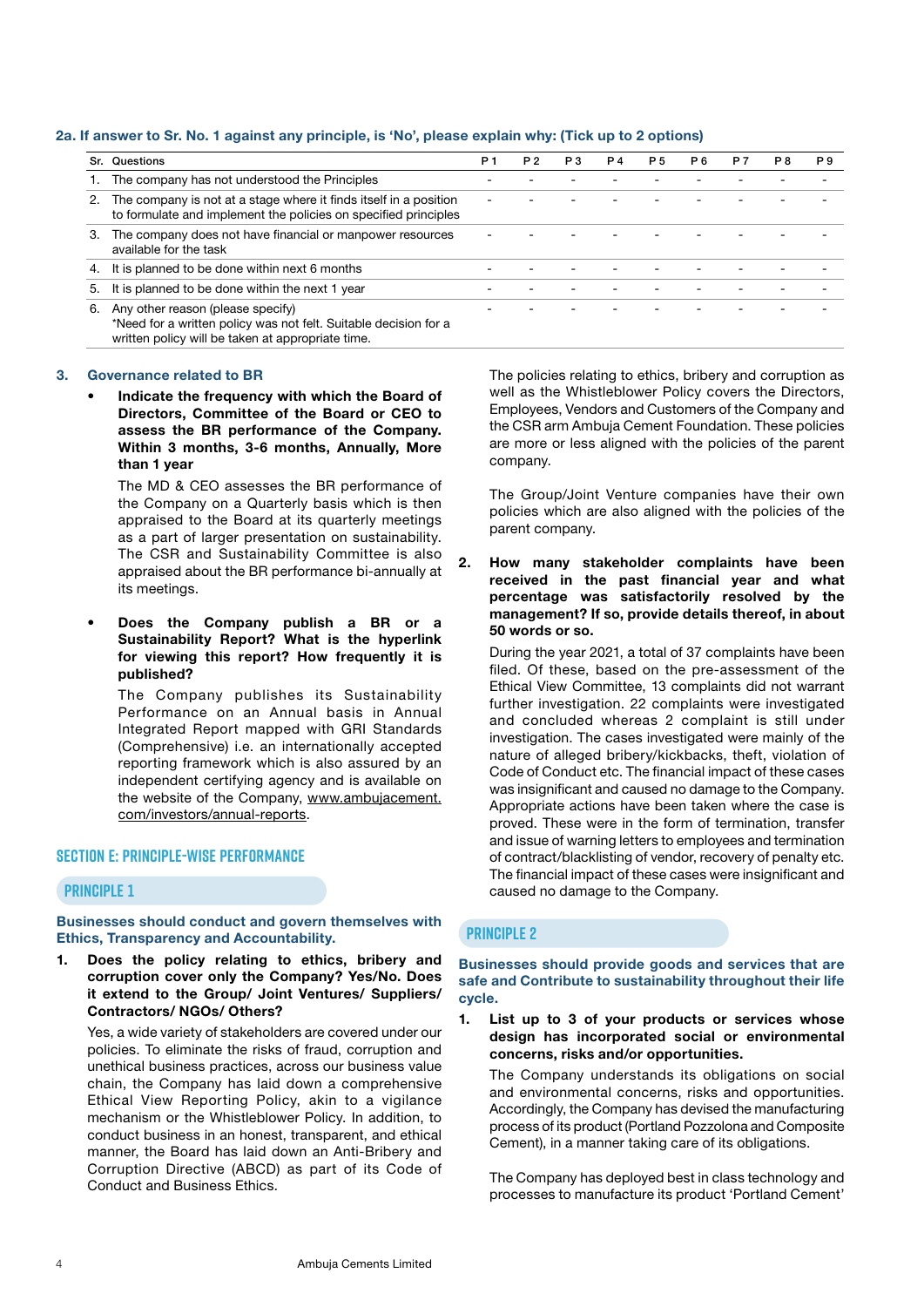which use optimal resources. e.g. the manufacturing process involves use of 6 stage pre-heaters, vertical roller pre-grinder, and advanced technology clinker coolers which are most energy efficient and technologically advanced as on date.

 In 2021, Clinker Factor was 63.01% with fly ash utilisation of 32.93% in PPC and Composite Cement, thus saving natural resources like limestone. We also co-process plastic, industrial & hazardous waste from different industries as alternative fuel. The Company also co-processes biomass in its kilns and thermal power plants. During 2021, we co-processed a total 3.7 lakh tons alternative fuels (other industrial waste, plastic waste, biomass, etc.). Responsible product design and development, sustainable fuel mix, innovative product development and resource efficiency (by efficient waste management) have continued to support us in promoting sustainable construction.

 As part of our extended product responsibility (EPR), we had completed a detailed Life Cycle Analysis (LCA) and developed Environment Product Declaration (EPD) for our low carbon Portland Pozzolona Cement (PPC) and Compocem products for all our units in 2018 which were verified by an independent third party and registered on the global B2B platform 'Environdec' for consumer and stakeholder communication of the environmental performance of our products. Earlier, Ambuja Cement became the first Indian company in 2014 to get Sustainable Product labelling, "PRO-SUSTAIN" on PPC cement bags from its Darlaghat plant from a leading global certification body. The "ProSustain" certification implies that the Company promotes the adoption of responsible and cost effective measures for incorporating sustainability into product design, development, production and supply chain management. We print sustainable product labelling like Pro-Sustain for which our Darlaghat plant is already certified. We plan to display the voluntary product sustainability logo "EcoLabel" on some of our product category from our plants if BIS permits. Ecolabel will be based on some minimum reduced CO2 emissions or recycled content criteria which products qualify for the certification provided by our group company Holcim. We will continue to work towards receiving green labelling for our products to communicate and educate our customers to make responsible and informed decision to differentiate and purchase sustainable products. As part of our sustainable portfolio, about 90% of the total revenue in 2021 was from products and solutions that can be used for recognised credits in sustainable building design and construction certificates that have been externally developed (e.g. LEED, Green Star, among others).

 These efforts enable us to identify and reduce the environmental impact of our product, process, and technology. They also aid in addressing the Health and safety aspects related to the use of construction products. However, it is difficult to obtain use-oriented figures since cement is a commodity.

## 2. For each such product, provide the following details in respect of resource use (energy, water, raw material etc.) per unit of product (optional):

i) Reduction during sourcing/production/ distribution achieved since the previous year throughout the value chain?

 The Company continuously strives its best to reduce the power/LDO Coal and other fuels consumed per unit of cement produced. The details are as under:

| Consumption per unit<br>of Production         | Industry<br><b>Norms</b> | <b>Current Year</b><br>(January to<br>December<br>2021) | <b>Previous Year</b><br>(January to<br>December<br>2020) |
|-----------------------------------------------|--------------------------|---------------------------------------------------------|----------------------------------------------------------|
| Elecrtricity (KWH/T of<br>Cement)             | 100                      | 73.94                                                   | 77.05                                                    |
| LDO (Ltr/T of Clinker)                        | N.A.                     | 0.141                                                   | 0.136                                                    |
| Coal and other Fuels<br>(K.Cal/Kg of Clinker) | 800                      | 746                                                     | 769                                                      |

ii) Reduction during usage by consumers (energy, water) has been achieved since the previous year?

 The details of the reduction during usage by consumers (energy, water) achieved since the previous year are not available with the Company.

 However, from our sustainable solutions provided to our end user at construction site, we have been able to save 49.6 million litres of water through Modular Curing System (MCS), Instant Mix Proportion Solutions (IMPS), and Rain Water Harvesting Systems (RWHS); and avoid 4426 tonnes of CO2 emissions by promoting use of Ambuja Cool Wall Blocks.

#### 3. Does the Company have procedures in place for sustainable sourcing (including transportation)?

 If yes, what percentage of your inputs was sourced sustainably? Also, provide details thereof, in about 50 words or so.

 Our Green Procurement policy includes a code of practice that encourages fair, open, and transparent competition. As part of our Sustainable Procurement Initiative (SPI), we assess our suppliers applying a sustainability risk rating defined in our SPI manual.

 Since the year 2017, Company has engaged Avetta, leading Global Consultant in Supplier Qualification, who helped the Company in qualifying High Risk- High Spend Suppliers and Contractors by screening them on the various counts related to Sustainable Procurement such as H & S, Labour, Environment and Bribery & Corruption. We map our suppliers with high, medium, or low risk, as per our SPI guidelines. Our 'Sustainable Development Ambitions 2030" aims to have 100% of high-risk suppliers assessed with a consequence management plan by 2030.

 The Company seeks to engage in long-term relationships with the suppliers committed to their social responsibility, adhere to international standards such as ISO 14001 (Environment Management System) and have systems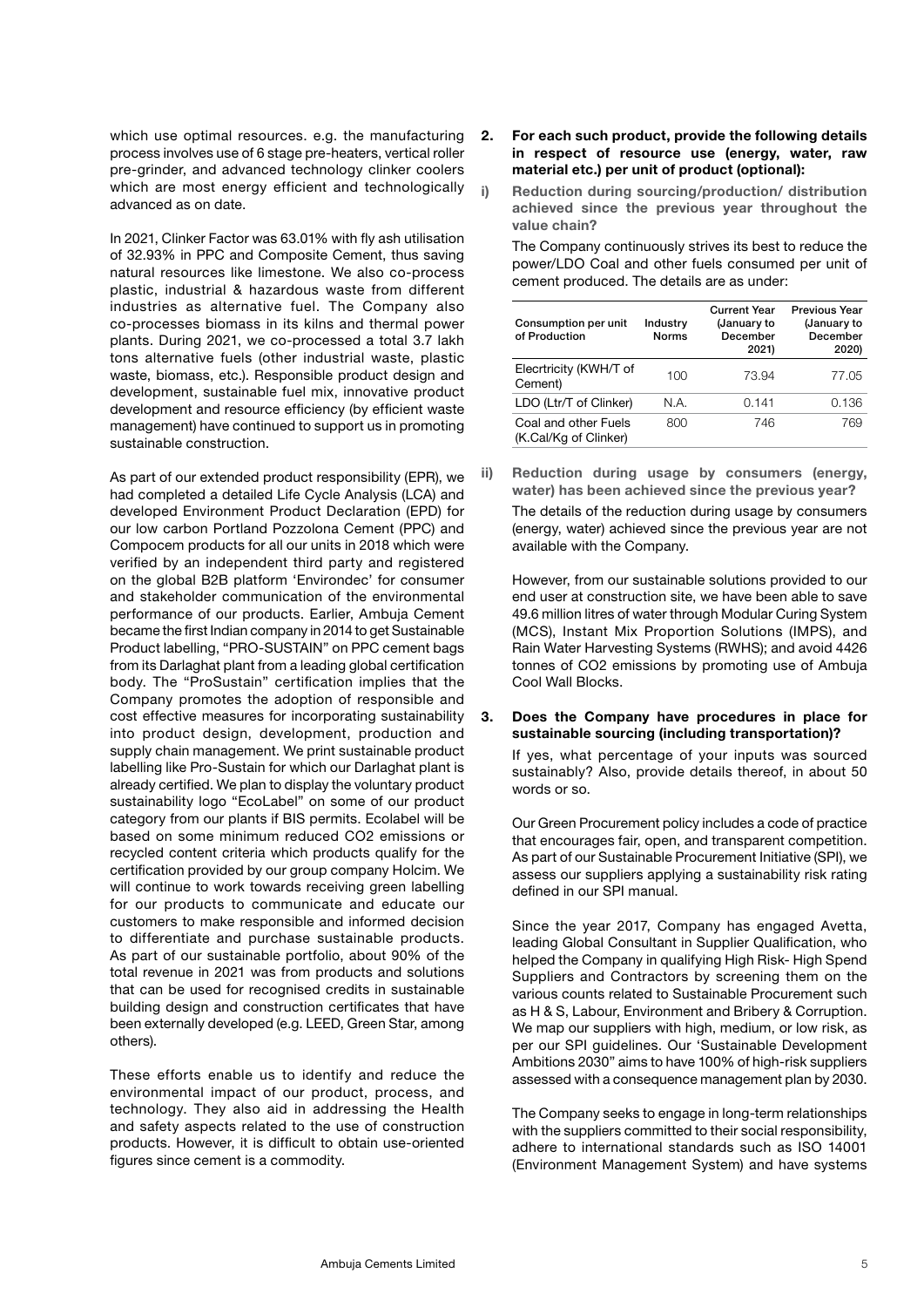in place to comply with the local and national laws and regulations. All inputs, except where the Company does not have any control, are sourced sustainably. The Company has a procedure in place for sustainable sourcing of energy, water including transportation. Almost all the inputs are sourced on a sustainable basis. The Company has long term Leases/Agreements for sourcing limestone, fly ash and gypsum. The Company is increasing the usage of Alternate Fuel and Raw Materials (AFR) year on year to decrease dependency on traditional fuel i.e. coal.

We are committed to integrate sustainability in the value chain of our business. We promote sustainable logistical mode for transportation of raw materials and cement. The Company owns a fleet of five jetties and 10 selfunloading cement carriers, tailor-made to the Company's needs, operating out of our five Bulk Cement Terminals (BCTs) located at Surat, Mumbai, Mangalore, Kochi, and Muldwarka; for transportation of cement by sea route as a sustainable source of transportation of cement. During 2021, about 13% of total cement dispatch was done through sea. We have also developed our logistics KPIs such as direct dispatches, yard firing ratio, reduced lead distance and improved home market sales. Our major KPI "Lead Distance" increased from 276 Kms in 2019 to 213 Kms in 2021 on account of strategic decisions taken by ACL, with a focus to cater the market demand and fulfil the contract orders. We achieved our target to maintain the "Lead Distance" within 276 Kms by 2021. We also target to increase our Road Direct Dispatch to 65%

4. Has the Company taken any steps to procure goods and services from local & small producers, including communities surrounding their place of work? If yes, what steps have been taken to improve their capacity and capability of local and small vendors?

 As per our company policies, all suppliers based in India are called as local suppliers, considering that our plants and market are spread across the country. The Company adopts fair, equitable and transparent sourcing procedures. The Company actively encourages and works with local and small producers to improve their capability and capacity through quality programmes, price competitiveness feedback, vendor ratings, and audits at supplier factories, as well as interaction with senior management. The Company has also engaged with suppliers to develop local substitutes for imported materials and participated with them to improve quality aspects as part of their capability-enhancement initiative. The Company also trains the vendors to meet the Health & Safety requirements across all its plant locations.

 Aiding ACL's objective of being the most sustainable company in the industry, local farmer producer companies facilitated by our Ambuja Cement Foundation (ACF) have partnered with ACL for procurement of biomass (Agri waste residue). During the recent pandemic many of our manufacturing plants sourced face masks from local SHGs trained by ACF.

5. Does the Company have a mechanism to recycle products and waste? If yes what is the percentage of recycling of products and waste (separately as <5%, 5-10%, >10%). Also, provide details thereof, in about 50 words or so.

 Waste derived raw material resources like fly ash, slag and waste gypsum etc are used for blending to make Portland Pozzolana Cement (PPC) and composite cement. There has been a sustainable and steady increment of waste derived raw materials in our manufacturing process. All (100%) the Fly ash and bottom ash generated as waste from our captive power plants is used in our cement production. Our sustainability initiative of increasing the use of these waste derived resources and reducing consumption of natural resources like limestone has helped us production of Portland Pozzolana Cement (PPC) and Composite Cement which constitute about 90% of our overall production. Similarly, we are using industrial, municipal and agricultural wastes as alternative fuels to replace conventional natural / non-renewable fuels in our process. We utilised about 8.6 million tonnes of waste derived resources in our manufacturing process that accounted for about 32% of the total raw materials. Waste water generated from our plant and colony is recycled &reused in dust suppression, gardening, horticulture, etc. During 2021, about 15% of our total water withdrawal was recycled after appropriate treatment for further use.

## **Principle 3**

Businesses should promote the well being of all employees.

- 1. Please indicate the Total number of employees:
	- Management Staff : 3,370 **Blue Collar Employees** : 1,469
	- Total : 4,839
- 2. Please indicate the Total number of employees hired on temporary/contractual/casual basis:
	- Total Contractual employees:

|    | <b>Shipping Sailing Staff</b> | ÷ | 116   |
|----|-------------------------------|---|-------|
| н. | <b>Others</b>                 |   | 37    |
| Ш. | Third Party                   | ٠ | 5.624 |
|    | Total                         | ÷ | 5.777 |

- 3. Please indicate the Number of permanent women employees:
	- **Permanent** 112 • On Probation : 25
- 4. Please indicate the Number of permanent employees with disabilities:
	- Disabilities : 10
- 5. Do you have an employee association that is recognised by management? Yes.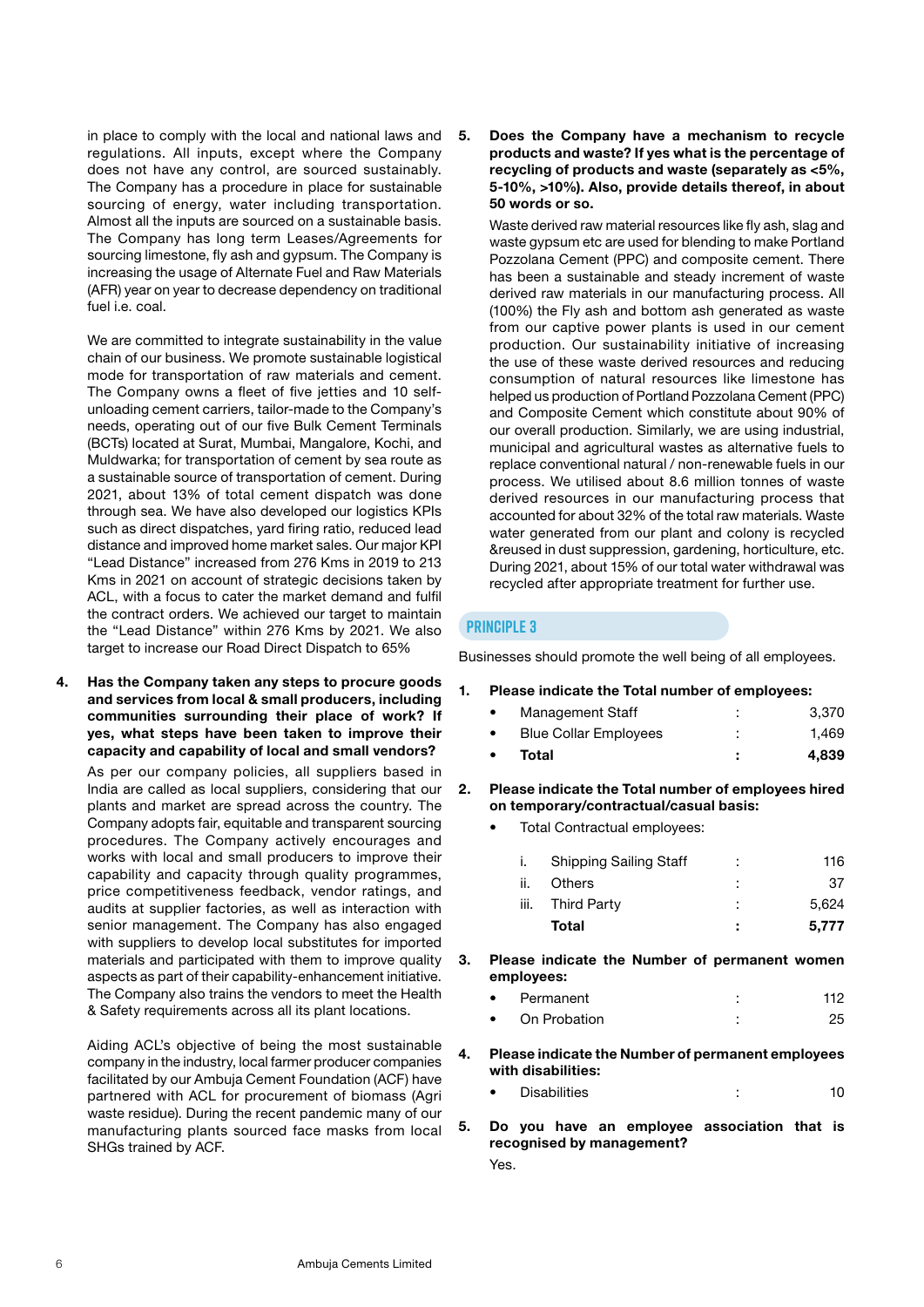- 6. What percentage of your permanent employees is members of this recognised employee association? 30%.
- 7. Please indicate the Number of complaints relating to child labour, forced labour, involuntary labour, sexual harassment in the last financial year and pending, as on the end of the financial year:

| Sr.            | Category                                              | No. of complaints<br>filed during the<br>financial year | No. of complaints<br>pending as on end<br>of the financial<br>vear |
|----------------|-------------------------------------------------------|---------------------------------------------------------|--------------------------------------------------------------------|
|                | Child Labour/ Forced<br>Labour/ Involuntary<br>Labour | NIL                                                     | NIL                                                                |
| 2 <sub>1</sub> | Sexual harassment                                     |                                                         | NII                                                                |
| 3.             | Discriminatory<br>employment                          | NII                                                     | NII                                                                |

 There are no complaints pending as on December 31, 2021.

8. What percentage of your under mentioned employees were given safety & skill up-gradation training in the last year?

 Safety & skill up-gradation training provided to employees in 2021:

 Permanent Employees: 100% Safety Training & Skill Upgradation (by way of working-OJT)

- Permanent Employees: 100% Safety Training & Skill Up-gradation (by way of working-OJT)
- Permanent Women Employees: 100% Safety Training & Skill Up-gradation (by way of working- OJT)
- Casual/Temporary/Contractual Employees: 100% Safety training. However, details not available regarding other training as it is done by their respective employers.
- Employees with Disabilities: 100% safety

 We also implement the Kirkpatrick Model to assess effectiveness of training programmes:(1) reaction of employees; (2) learning; (3) behavioural change; and (4) Results of the training (applied for few trainings). Level 1 and Level 2 behaviour were assessed through knowledge-based programmes. For level 3 assessment, action learning projects were conducted to assess whether employees can convert their learning into action. Level 3 evaluation was initiated for a host of programmes, including successor development programme, health and safety and technical trainings. The method helped us in measuring how a training has influenced behaviour and how this is applied on-the-job.

## **Principle 4**

Businesses should respect the interests of, and be responsive towards all stakeholders, especially those who are disadvantaged, vulnerable and marginalised.

1. Has the Company mapped its internal and external stakeholders? Yes/No

 Yes, the Company has mapped its internal as well as external stakeholders through a structured approach. Our mission is to create value for all our stakeholders. ACL has a structured framework to engage with different types of stakeholders and address their key concerns. Key stakeholders were identified in accordance with Global Reporting Initiative (GRI) guidelines and were systematically engaged as part of our stakeholder engagement program. ACL has always maintained a respecting and flourishing relationship with the stakeholders including local community; we have also identified key concerns of all identified stakeholders and have relentlessly worked to address them and review the points of concerns on a periodic basis.

 Key stakeholders were identified and prioritised based on the following attributes:

- a) Stakeholders directly/indirectly impacted or influenced by the business activities.
- b) Stakeholder inclusivity
- c) Business dependency and criticality of the stakeholders
- d) Peer companies' stakeholders

 Following stakeholders have been identified for appropriate engagement: Shareholders & Investors, Dealers and Suppliers, Customers, Employees, Community, Government & Regulatory Authorities, Construction Professionals, and Industry Associations.

## 2. Out of the above, has the Company identified the disadvantaged, vulnerable & marginalised stakeholders.

 The company has further identified the disadvantaged, vulnerable and marginalised stakeholders, namely the communities around its manufacturing sites and its workers/contractual workers and truck drivers. Disabled children and youth emerged as a separate group and hence are catered through education and skill development program. Women in the communities are reached out to through the Women Empowerment Program.

## 3. Are there any special initiatives taken by the Company to engage with the disadvantaged, vulnerable and marginalised stakeholders. If so, provide details thereof, in about 50 words or so.

 A comprehensive stakeholder engagement program operates to facilitate several initiatives for engagement of different stakeholders.

 'We Care' developed for promoting a serious safety culture in Ambuja. Continuous trainings on safety are held with employees, truckers, contract workers and the community to ensure 'Zero Harm' level. Site Specific Impact Assessment (SSIA) are conducted cyclically as a formal process to address the concerns and the felt needs of stakeholders at the manufacturing sites. The communities and its people being identified as important stakeholders, Ambuja Cement Foundation (ACF) stands responsible for being the link between the company and the community. ACF has promoted strategic social investment through planning its development interventions. All the programs have defined goals and objectives and aim to specially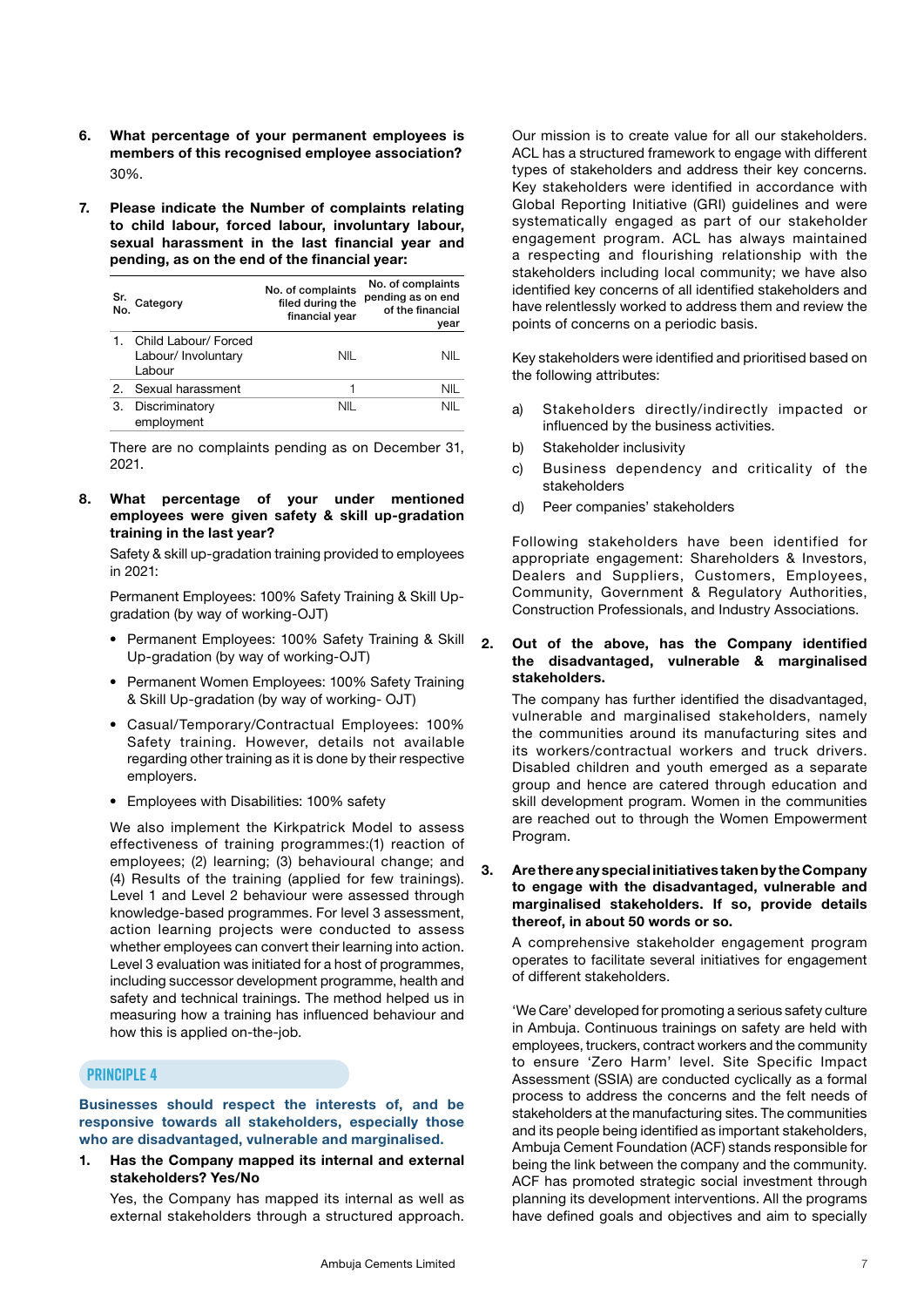focus the underprivileged and marginalised section of communities. Community Advisory Panels (CAP) have been created with representation of both Ambuja and other stakeholders including the community. It promotes communication between the plant, stakeholders and its neighboring community. ACF's work is annually reviewed by its stakeholders through the Social Engagement Scorecard (SES) exercise.

## **Principle 5**

#### Businesses should respect and promote human rights.

## 1. Does the policy of the Company on human rights cover only the Company or extend to the Group/ Joint Ventures/Suppliers/Contractors/NGOs/ Others?

 Our Human Rights Policy is specified in our Code of Conduct and Business Ethics, which is applicable to all employees, vendors, suppliers and subsidiaries. As per this policy, we are committed to respect and uphold human rights in accordance with United Nations Universal Declaration of Human Rights and the International Labour Organisations (ILO) Core Conventions on Labour Standards. Our commitment to human rights is reinforced by our Group's participation in the UN Global Compact (UNGC), support of the Universal Declaration of Human Rights, the Company's Code of Conduct and Business Ethics and Code of Business Conduct for Suppliers, and our CSR Policy. These policies and directives enlist all our commitments towards protecting and promoting human rights in our operations and value chain.

 Our Group has developed a Directive on Human Rights and Human Rights Management System (HRMS), a tool that identifies business risks with respect to human rights. The system examines our own behaviour as well as that of the stakeholders in our value chain, in particular the supply side and third-party service contractors. Any incidence of failure to comply with the rules or other concerns can be shared with our local human resources representative. HRMS is based on country-wise human rights risk assessment and classification and, is carried out using Freedom House (an international NGO) and UN Human Development indices. A set of issues specific to the country are taken into account, wherein India has been classified as high risk in the context of human rights. The tool helps in assessing the potential risk and opportunities of those issues across our operations and the value chain, by assessing their severity and likelihood of occurrence. Based on this assessment, the identified potential risks are rated and prioritised for devising risk management plans. The identified potential risks are periodically reviewed.

 A proactive comprehensive risk assessment is undertaken across our operations through Site Specific Impact Assessments (SSIA), wherein each operational site is assessed at least once in three year cycle. The exercise provides an opportunity for the assessment team to engage with internal as well as external stakeholders of the plant to capture their perception around multiple human rights related issues. The aspects covered in the assessment include child labour, forced labour, freedom of association, no-discrimination, working conditions, minimum wages, health and safety, contract workers,

community impact, security guards, land management, bribery and corruption, armed actors, grievance mechanism and any other issue important to the specific site. The focus of the assessment enables us to identify 'risk hot spots' or areas where potential human rights issues can occur in our operations and value chain, as well as the target group of stakeholders i.e. groups most vulnerable to the identified risks. Further, it helps in setting priorities for risk management and devising appropriate action plans for risk remediation or mitigation, which are then periodically reviewed. The action plans are created, implemented, and monitored through a systematic approach, and performance is duly reviewed at the unit as well as at the corporate level by the Executive Committee. The assessment process helps the organisation to improve its performance every year with defined action points.

 The Company has a Code of Business Conduct for Suppliers that covers various human rights aspects; all our suppliers are required to provide certain compliance evidences as a condition for eligibility. In addition, the suppliers are required to provide a self-declaration to comply with all the sustainability performance requirements under various policies of Ambuja. All procurement agreements of the Company include conditions pertaining to labour standards and occupational health and safety. Currently, significant investment agreements do not include human rights clauses.

#### 2. How many stakeholder complaints have been received in the past financial year and what percent was satisfactorily resolved by the management?

 No stakeholder complaints were received during 2021. In addition, no instance of perceived or actual non-compliance with our Human Rights directive and applicable legal standards were reported by any stakeholder during 2021. Due to COVID-19 and lockdowns, we could undertake SSIA only at two sites. We review the processes of the human rights compliance of our joint ventures and subsidiaries which also provide us with a declaration of their compliance to ACL policies and regulations on human right protection.

#### **Principle 6**

Business should respect, protect and make efforts to restore the environment.

1. Does the policy related to Principle 6 cover only the Company or extends to the Group/Joint Ventures/ Suppliers/Contractors/NGOs/others.

 The company has various policies in place to reduce any negative effects of manufacturing operations and activities in the value chain of our business. Our Environmental Policy, Green Procurement policy, Climate Change Mitigation policy, CSR Policy and Sustainability Policy extend our efforts to monitor and protect environment in our value chain by including all our operations, suppliers, community, distributors and transporters so as to minimise our environmental impact. In addition, Ambuja follows various group directives issued by our Holcim that also extend performance and impact management in the best interest of all stakeholders in our business value chain.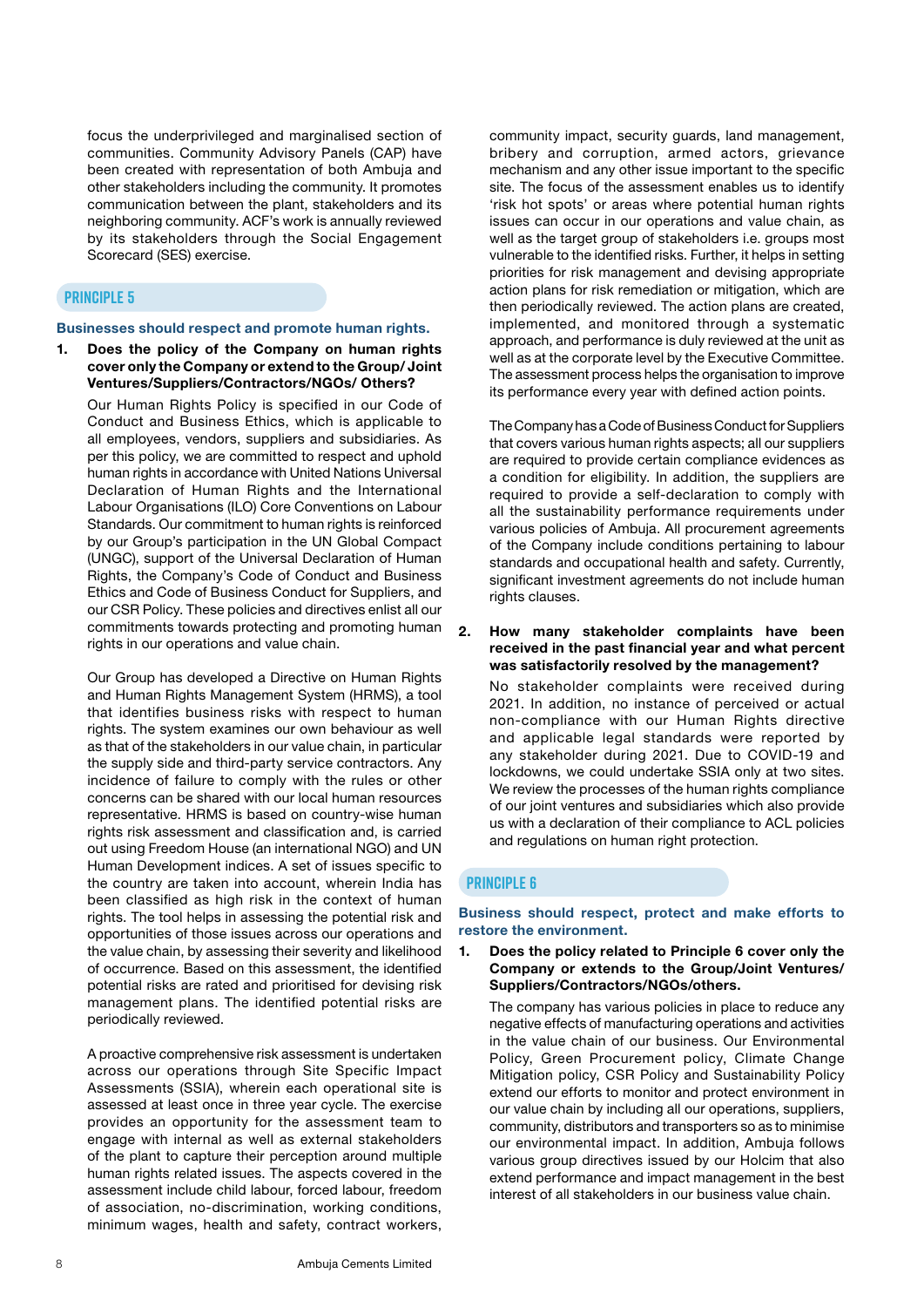### 2. Does the Company have strategies/initiatives to address global environmental issues such as climate change, global warming, etc? Y/N. If yes, please give hyperlink for webpage etc.

 Yes. Ambuja has a formalised Sustainability Policy, Green Procurement Policy, and Climate Change Mitigation Policy that are also communicated on our website in public domain. The policies were last reviewed in 2021 to strengthen sustainable development in our business value chain. The policies help deliver our envisaged commitments for climate change mitigation and adaptation at planning and operations level in a responsible manner. The Company has always been proactive in measuring & reporting its carbon emissions as per the protocol of the World Business Council on Sustainable Development (WBCSD). We also keep our stakeholders informed on our performance and mitigation strategies on carbon emissions (Scope 1, 2, and 3), water footprint, biodiversity protection, natural resource management, energy management, renewable energy portfolio, and Company targets / preparedness for climate change mitigation through annual GRI based reporting, Carbon Disclosure Project [CDP], and Dow Jones Sustainability Index (DJSI) disclosures. These performance indicators are also verified by an independent third party, to ensure the integrity of our public disclosures.

 In 2021, Ambuja got its Science Based Targets (SBT) for 2030 validated by SBTi and also committed for Business Ambition for 1.5°C signed with a Net Zero ambition by 2050. Ambuja Cements Limited commits to reduce Scope 1 and Scope 2 GHG emissions by 21% per ton of cementitious materials by 2030 from a 2020 base year. With this target Ambuja commits to reduce scope 1 GHG emissions by 20% per ton of cementitious material and scope 2 GHG emissions by 43% per ton of cementitious materials in this timeframe.

 Ambuja has consistently implemented various new initiatives and innovations to reduce its emissions from its value chain and will continue to adopt strategies to address global warming and ensure a low carbon growth path for our operations. We adopted the recommendations of the Task Force on Climate-related Financial Disclosures (TCFD) guidelines and conducted a climate change related risk and opportunity assessment to understand the impact of the identified risks on the company's EBITDA, same has been reported in our GRI, CDP and DJSI disclosures. The Company's website also contains information on its Sustainability endeavours. [See: <http://www.ambujacement.com/Sustainability>].

## 3. Does the Company identify and assess potential environmental risks? Y/N

 Yes. The Company regularly assesses the environmental risks emanating from our operations and from external factors beyond our control as part of our sustainability strategy as well as a compliance to international Environment Management System (ISO 14001) to which all our operations are certified. In addition to our annual organisational business and environmental risk assessment, a comprehensive and independent third

party study was conducted in 2018 to identify the potential financial impacts of the climate change related risks. This study was based on the recommendations by the Task Force on Climate-related Financial Disclosures (TCFD) guidelines, and the type of risks assessed included impacts from natural phenomenon resulting from climate change and reputational or market based risks arising from the changes in regulatory, customer perception, and financial market influencing the business environment. The Company also conducted a comprehensive stakeholder engagement Materiality Review for 2021 to get a good understanding of the company's obligations to its various stakeholders, internal as well as external, consistent with the business's commitment to corporate responsibility and to find out the material issues, risks and opportunities across the business value chain.

## 4. Does the Company have any project related to Clean Development Mechanism? If so, provide details thereof, in about 50 words or so. Also, if yes, whether any environmental compliance report is filed?

 Yes, the company participates in the Global Program of Clean Development Mechanism (CDM). Our first project of the use of biomass for power generation at Ropar plant earned 17,727 CERs (Certified Emission Reduction) which could earn us  $\text{\textdegree}1.60$  crore in the year 2011. CDM project on Waste Heat Recovery [WHR] based power generation at our unit at Rabriyawas has been registered with UNFCCC in 2015 after successful Validation by DOE. This project is designed to accrue 35000/year Certified Emission Reductions (CERs) for the next 10 years. There is no requirement for filing environment compliance report as per Host Country Approval.

5. Has the Company undertaken any other initiatives on – clean technology, energy efficiency, renewable energy, etc. Y/N. If yes, please give hyperlink for web page etc.

 Yes. The Company has strong focus on clean technology, energy efficiency and renewable energy in own operations and supporting community in lighting and irrigation activities. Our renewable energy portfolio includes; 15 MW biomass-based power plant at Ropar (established in 2005), a 7.5 MW wind power station in Kutch (Gujarat) (established in 2011), a 330 kWp solar power station at Bhatapara (Chhattisgarh) (established in 2012), a 55.14 kWp rooftop solar PV project at Gurgaon Regional Office (established in 2014) and a 6.5 MW waste heat recovery (WHR) based power generation system at our Rajasthan plant, commissioned in 2015. WHR system increases fuel efficiency and optimises power costs. In Ambujanagar, 15Kw Solar panel has been inserted for MPSS lighting and battery backup, our Dadri (Uttar Pradesh) plant started sourcing Solar power through Purchase Power Agreement (PPA) from November 2020 (the total project capacity is  $\sim$  14 MWp) and a new 5.14 MW solar PV project has been installed and operationalised at our Rajasthan plant. Existing ACL captive power plants also use biomass. Our current total internal Renewable Energy capacity stands at 34.53 MW. The renewable energy certificates (RECs) earned and the power-mix cost optimisation at our cement plants add value to ACL's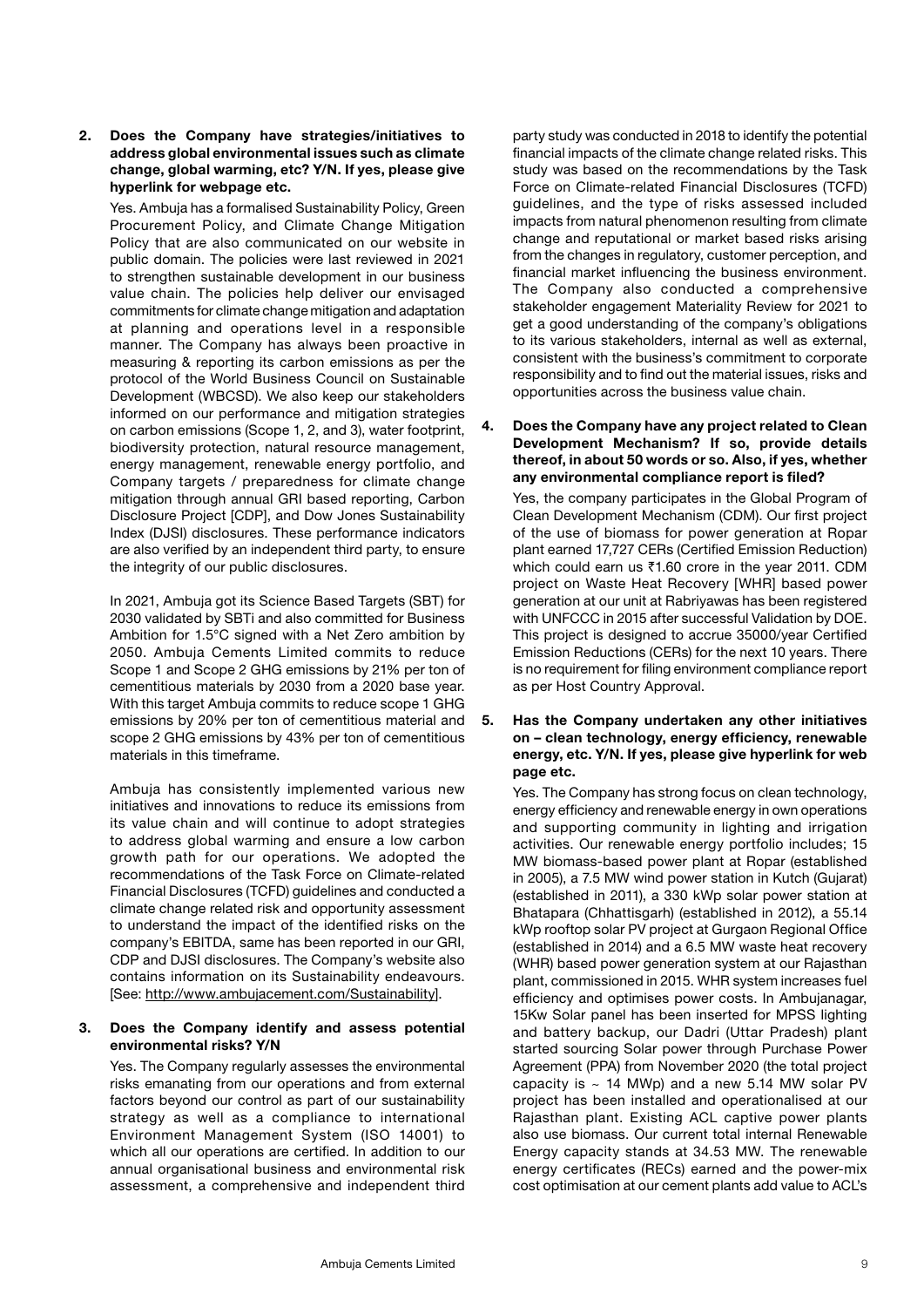power sourcing strategy and RPO compliance. We are in process of setting up some solar power projects, such as 11.5 MW offsite project at Bhatapara. WHR projects under progress are: 21.1 MW at Darlaghat (Himachal Pradesh), 18.3MW at Bhatapara (Chhattisgarh). Subsequently, we will set up WHR projects at Maratha (Maharashtra) and Ambujanagar (Gujarat) and 12MW onsite solar project at Ambujanagar (Gujarat).

 Additionally, under the brand "Geocycle", we co-process industrial wastes from other industries in our kilns as alternative fuel. This helps us in reducing the use of natural resources as well as greenhouse gas emissions. During 2021, we co-processed about 3.7 Lakh tons of alternative fuels substituting 5.13% of total thermal energy by use of alternative fuels. The company monitors its specific thermal & electrical energy consumption and employs various plant-specific measures for improving energy efficiency. All five of our integrated units, Six of our grinding units, and one bulk cement terminal have implemented energy management system as per ISO 50001:2011 & attained certification to the international standard. A detailed list of various energy efficiency measures taken during 2021 are discussed at length in the [Annexure – VII] to the Director's Report.

## 6. Are the Emissions/Waste generated by the Company within the permissible limits given by CPCB/SPCB for the financial year being reported?

 Yes. The Company employs various measures to ensure complete compliance to the applicable emission/waste standards. The Company is the first cement manufacturer to have proactively installed Continuous Emission Monitoring Systems (CEMS) at all our kiln stacks for online monitoring of all vital pollution parameters. In addition, Continuous Ambient Air Quality Monitoring Systems (CAAQMS) have been installed at all the plants.

7. Number of show cause/legal notices received from CPCB/SPCB which are pending (i.e. not resolved to satisfaction) as on end of Financial Year.

 There are 3 (three) cases that are pending in different Courts, involving environment related issues as on end of the Financial Year 2021.

## **Principle 7**

## Businesses, when engaged in influencing public and regulatory policy should do so in a responsible manner.

1. Is your company a member of any trade and chamber or association? If Yes, Name only those major ones that your business deals with:

 Yes. The Company is a member of the following trade / chamber associations. The main objectives of these associations are knowledge sharing and providing consultative and representative services to the organisation. These forums operate through multi-lateral councils. There is no spending by the Company towards lobbying or influencing public

policies. No sugar taxes are paid. However, we incur expenditure towards membership of these organisations, sponsorships, and participation (but not individual training) fees for workshops/conferences, among others. (GRI-102-12,102-13)

- Cement Manufacturer's Association (CMA) (₹62.4 lakh)\*
- The Federation of Indian Chambers (FICCI) (₹7.5 lakh)\*
- $\bullet$  BIMCO (₹4.1 lakh)\*
- Confederation of Indian Industry (CII)
- Bombay Chamber of Commerce and Industry (BCCI)
- The Associated Chambers of Commerce and Industry of India (ASSOCHAM)
- Bombay Management Association (BMA)
- Indian Merchants' Chamber (IMC)
- \* Top 3 contributions in the year.

 The Company also endorses various economic, environmental, and social charters, principles, or other initiatives, some of which include:

- Global Cement and Concrete Association (GCCA)
- Indian Business Biodiversity Initiative (IBBI)
- 2. Have you advocated/lobbied through above associations for the advancement or improvement of public good? Yes/No; if yes specify the broad areas (drop box: Governance and Administration, Economic Reforms, Inclusive Development Policies, Energy security, Water, Food Security, Sustainable Business Principles, Others):

 Yes. We continue to work closely with business chambers and associations like CII, FICCI, CMA, BCCI and GCCA etc for advocating public good and good practices in the industry including policy interventions in environment, governance, and inclusive development. Through GCCA, CMA, and CII etc we are working to implement sustainability principles focussed on SDGs, climate change, water, biodiversity protection, energy security and circular economy etc. During 2021, as active member, Ambuja worked with the Global Cement and Concrete Association (GCCA) to implement the sustainability charter that will enable to monitor and report the sustainability initiatives and performance data of the member companies in the cement industry. Also, Ambuja partnered with CII to share our replicable model on SDG implementation and reporting practices with other member companies from various sectors to promote SDG integration in business. Ambuja also collaborated with some of the associations and government agencies to provide support to the community in the pandemic months of 2021.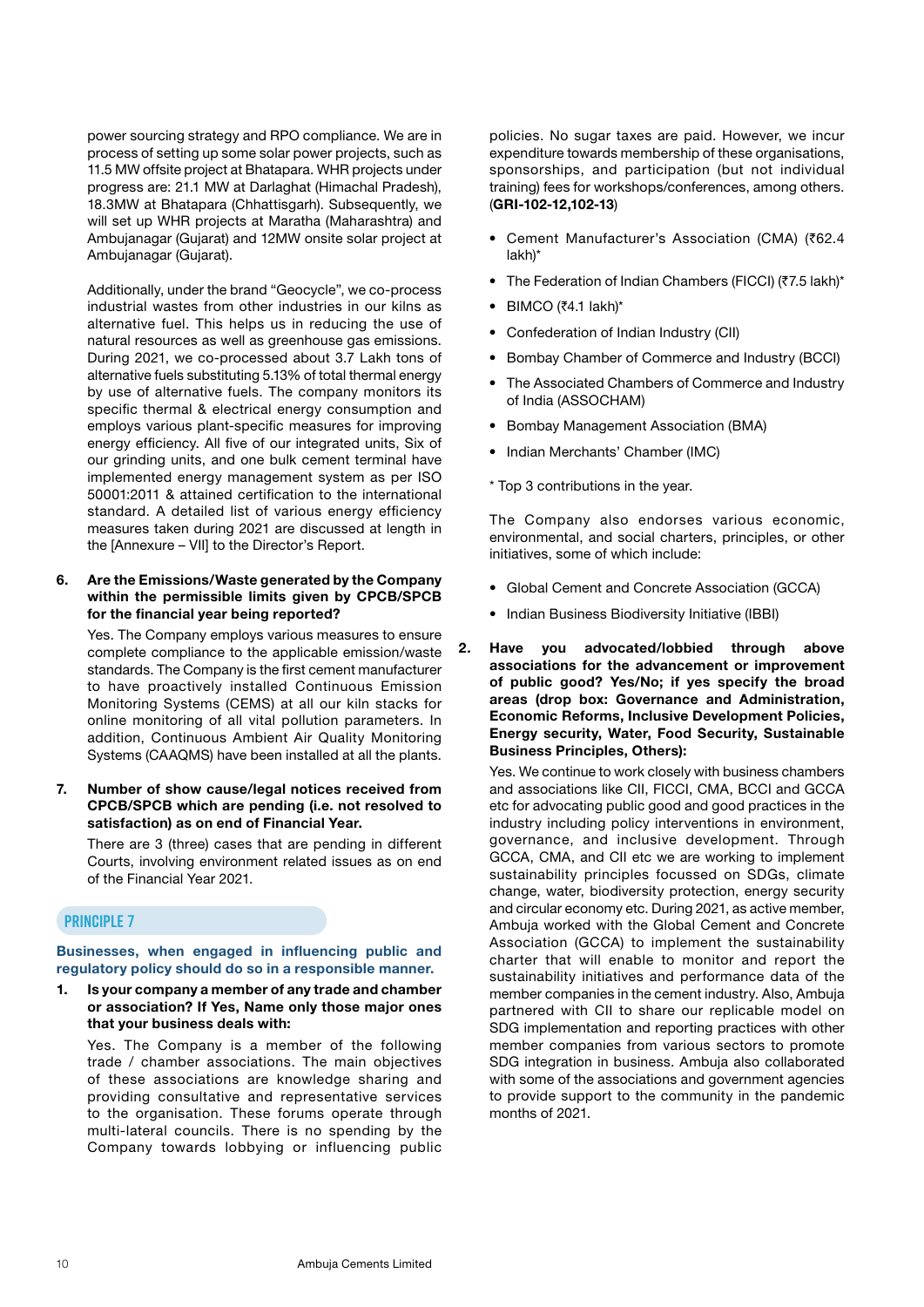#### **Principle 8**

#### Businesses should support inclusive growth and equitable development

1. Does the Company have specified programmes/ initiatives/ projects in pursuit of the policy related to Principle 8? If yes details thereof.

 Yes, The Company has developed need based and focused development programmes. Important stakeholders groups are meaningfully engaged at various stages of program development and implementation. The programmes focus on the varied needs of the community and can broadly be divided in following categories:

- a) Water Resource Management: Water and Land Resources
- b) Livelihood Promotion: Agro based Livelihoods and Skill based Livelihoods
- c) Social Development: Community Health and Sanitation, Women Empowerment and Education
- d) Rural Infrastructure Development

 The Company attempts to respond to the local development needs and national priorities through its development initiatives. While doing the same the Company promotes innovative strategies to intensify the reach and effectiveness of the programmes.

 Our thrust areas are well aligned to the schedule VII of Section 135 of the Companies Act, 2013 and compliment the nation's need for inclusive growth. The company through its Site Specific Impact Assessment (SSIA), identifies various concerns of employees, contract workers, truckers etc. and works out a plan of action to ensure equitable development and inclusive growth.

 We have also developed our Social program priorities which are as follows:

Priority 1 - Improving water availability for local communities and developing resilience at the community level to mitigate water scarcity. Aligned with SDG 6.

Priority 2 - Creating Sustainable Livelihoods through promotion of agro based livelihoods and Skill & Entrepreneurship Development. Aligned with SDG 8.

Priority 3 - Prevention of adverse environmental impact (air pollution) resulting from crop residue burning, along with generation of additional livelihood for surrounding farming communities, through sustainable utilisation of crop waste-biomass. Aligned with SDG 11.

 The above-mentioned priorities are further divided into various objectives such as:

- a) Reach about 3.1 lakh farmers under Agro-based livelihood initiatives by 2022.
- b) Promote gainful livelihood for around 25,000 rural youth through Skill-based livelihood initiatives by 2022.
- c) Train and rehabilitate 50 differently abled youth under initiatives of 'Providing Access to Quality Education' by 2021.
- d) Help the Self Help Groups (SHGs) formed at Bhatapara and Roorkee in a 4-year project to join/ avail the schemes under the Linkages of SHGs with National Rural Livelihood Mission under Empowering Women initiatives by 2023.

## 2. Are the programmes/ projects undertaken through in-house team/ own foundation/ external NGO/ government structures/ any other organisation?

 Ambuja Cement Foundation (ACF) is a CSR arm of Ambuja Cements Ltd. ACF was established in 1993 and all the development initiatives of the Company are undertaken by ACF. ACF mainly works with the neighbouring communities of ACL and other vulnerable stakeholders. During the coronavirus pandemic several initiatives were taken up in and around the work areas. Detailed projects initiated under these programmes are disclosed through Foundation's annual reports & website [\(www.ambujacementfoundation.org\)](http://www.ambujacementfoundation.org).

Governance Structure for Stakeholder Engagement: Stakeholder Engagement is led by MD & CEO / Chief Manufacturing Officer (CMO) / ExCo at the corporate level. At the unit level, Unit Head of the plant chairs the stakeholder engagement committee and leads various engagement processes like CAP, SES, and action planning for SSIA, as described above. Members from relevant functions like Environment, CSR, Mining, HR and Commercial, among others, are involved. Issues, findings, and proposed action plan covering different stakeholders at the site are discussed in Unit Sustainability Steering Committee. Implementation of the Stakeholder engagement at all plants is monitored at corporate level by Corporate Sustainability Steering Committee (CSSC) and Executive Committee headed by MD and CEO. At an organisational level there is an effort to improve the level of engagement of stakeholders across the processes undertaken.

## 3. Have you done any impact assessment of your initiative?

 ACF follows a systematic approach to review the performance of the programs and the resultant change in the community. Both the inputs and outputs are mapped with the help of a customised system developed at ACF. Evaluation or impact assessments are initiated at every critical phase of the program or at the maturity stage of the project. These assessments are undertaken by internal experts, consultants and organisations. During the year some important assessments were carried out, the details of the same are provided in the Foundation's annual report [\(www.ambujacementfoundation.org\)](http://www.ambujacementfoundation.org).

### 4. What is your company's direct contribution to community development projects- Amount in D and the details of the projects undertaken?

Ambuja Cements Ltd (ACL) has spent ₹64.41 crore on CSR in 2021 including onetime sponsorships, and donations to the tune of  $\bar{z}6.64$  crore.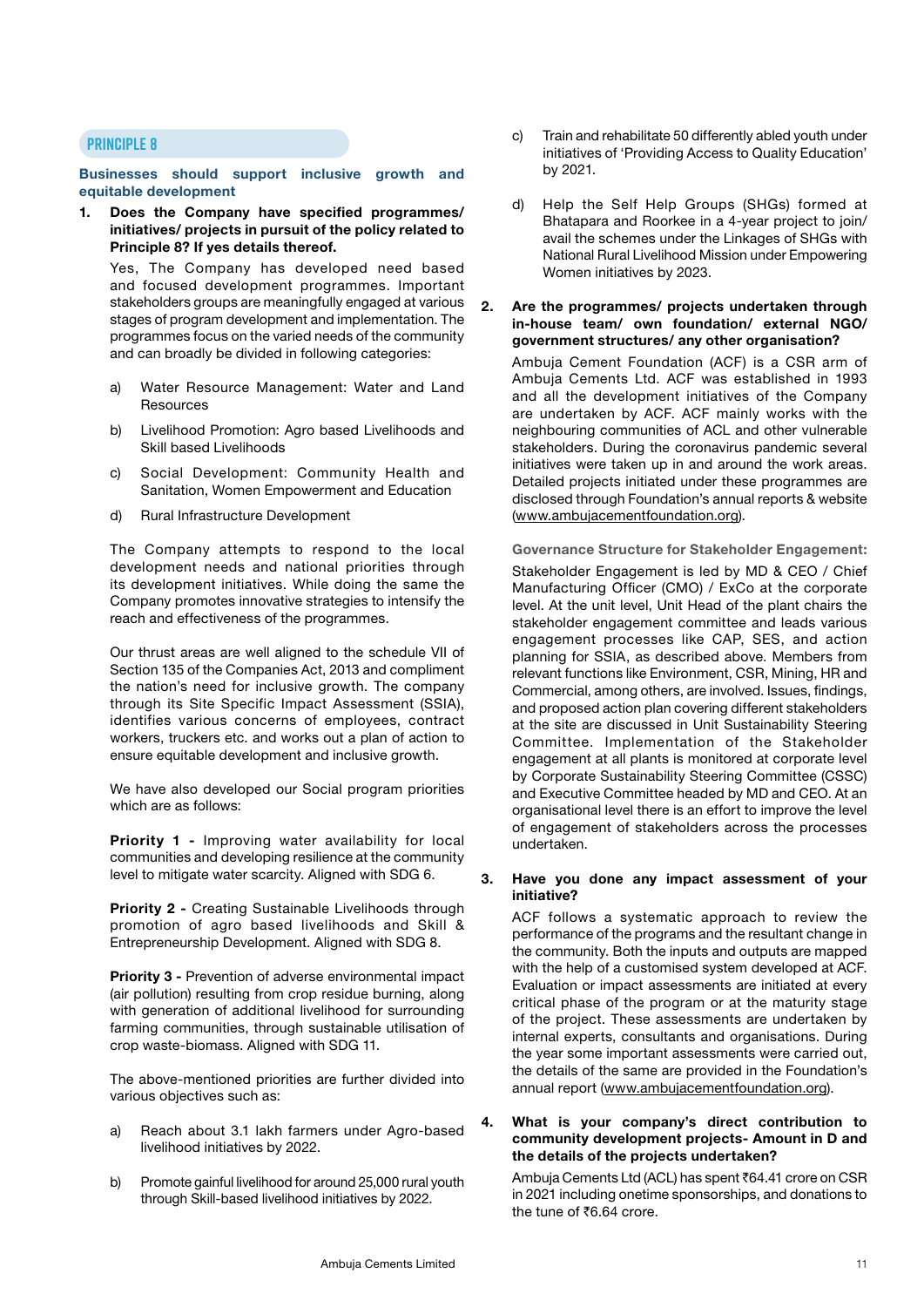The Company has been mainly focusing on development of communities around its manufacturing sites through ACF. ACF's work in community development is in line with its mission statement "Energise, involve and enable communities to realise their potential" and our vision. The Foundation reaches out to 28 lakh people across 50 districts in 11 states and in 3547 villages of India. The thematic areas include water resource management, livelihood promotion, social development and infrastructure development.

 Water resource management program focuses on water conservation, promotion of safe drinking water and judicial use of water through promotion of micro irrigation. Local issues such as water scarcity in arid regions, runoff in hills, salinity in coastal regions, over-exploitation of groundwater are addressed through strategic efforts.

 Agro-based livelihood promotion efforts include Krishi Vigyan Kendra (KVK), promotion of Systematic Rice Intensification (SRI), organic farming, agro-forestry and horticulture promotion. One of the significant programs is Better Cotton Initiative (BCI) expanding its reach to about 1,73,000 farmers. 33 Skill and Entrepreneurship Development Institutes (SEDIs) have trained over 81220 youth, ACF is supporting 16 FPO having a membership of 7619 farmers. These FPOs are in different businesses and achieved a turnover of ₹15 crore in 2021-22.

 Community health and sanitation program promotes healthy and productive neighbourhood communities. Raising awareness on health issues in rural communities helps in influencing the behaviour of community members. Under the sanitation program household sanitation and sanitation in community school is promoted. Construction of toilets by mobilising communities and resources from other sources is undertaken. And this year with the global pandemic, ACF responded to COVID-19 in a short span reaching out to educate and support 34.41 lakh community members in rural India and facilitating vaccinations for 27 lakh people.

 Ambuja Hospital Trust is a non-profit trust promoted by ACL to provide healthcare services to the community surrounding ACL's plant at Kodinar. Kodinar is a remote rural area with the nearest urban centre and multispecialty healthcare services being located more than 200 kilometres away. In 2021, the Ambujanagar Multispeciality Hospital reached out to about 31,245 patients.

 Education program in communities ensure quality education for children in government run schools. Ambuja Manovikas Kendra, Ropar, Punjab caters to children with disabilities. Further, the company promotes education in the five integrated plants through Ambuja Vidya Niketan Trust (AVNT). All five AVNTs are affiliated with CBSE and provide quality English medium CBSC education to children of Ambuja employees as well as from the community.

 Women empowerment program promotes economic and social development through income generation and Self Help Groups (SHGs). 2,970 such SHGs have been

formed with a total of 35,099 members and a total corpus of ₹27.14 crore. At various locations these SHGs have come together to federate themselves into 5 Women Federations. These Federations of women actively engage in addressing local issues. Infrastructure development engages local communities in developing and maintaining community assets. Around 368 women have been involved as SAKHIS, 9,527 in Income generating activities and 115 as Pashu Swasthya Sevikas.

 As a result of this robust and impactful approach, extending to more and more areas through leveraging partnerships and collaborations. With external funding ACF has been able to extend outreach of some of its programs and the same has positively influenced their livelihood options.

5. Have you taken steps to ensure that this community development initiative is successfully adopted by the community? Please explain in 50 words, or so.

 Our community development initiatives are undertaken directly through our own CSR arm - Ambuja Cement Foundation. The philosophy and approach has been to involve the local people throughout i.e. during needs assessment and prioritisation, project planning, implementation and for monitoring. The focus has been on building capacities within the communities and creating local institutions which ensure ownership among the communities for the projects and sustains the development efforts. The approach has resulted in enabling and empowering local communities.

# **Principle 9**

Businesses should engage with and provide value to their customers and consumers in a responsible manner.

1. What percentage of customer complaints/consumer cases are pending as on the end of financial year.

 We have a formal system of receiving Customer complaints through Toll free number. In 2021, we received 1,527 Customer queries/complaints through toll free number(~90% of these queries have been resolved at the time of providing this update).

 As regards consumer cases, 19 consumer cases were pending before different Forums/Commissions/Courts at the beginning of the year. During the year, 9 consumer cases were filed and 1 case was disposed-off leaving a balance of 27 pending cases as on December 31, 2021.

2. Does the Company display product information on the product label, over and above what is mandated as per local laws? Yes/No/N.A./Remarks (additional information)

 The product quality is governed by the Bureau of Indian Standards (BIS) and the Company complies with all statutory requirements mandated by the Bureau of Indian Standards (BIS), Weights and Measures norms. As per the BIS mandate, the product information is clearly displayed on the bag along with the contact details for customers to communicate any complaint, observation, and query.